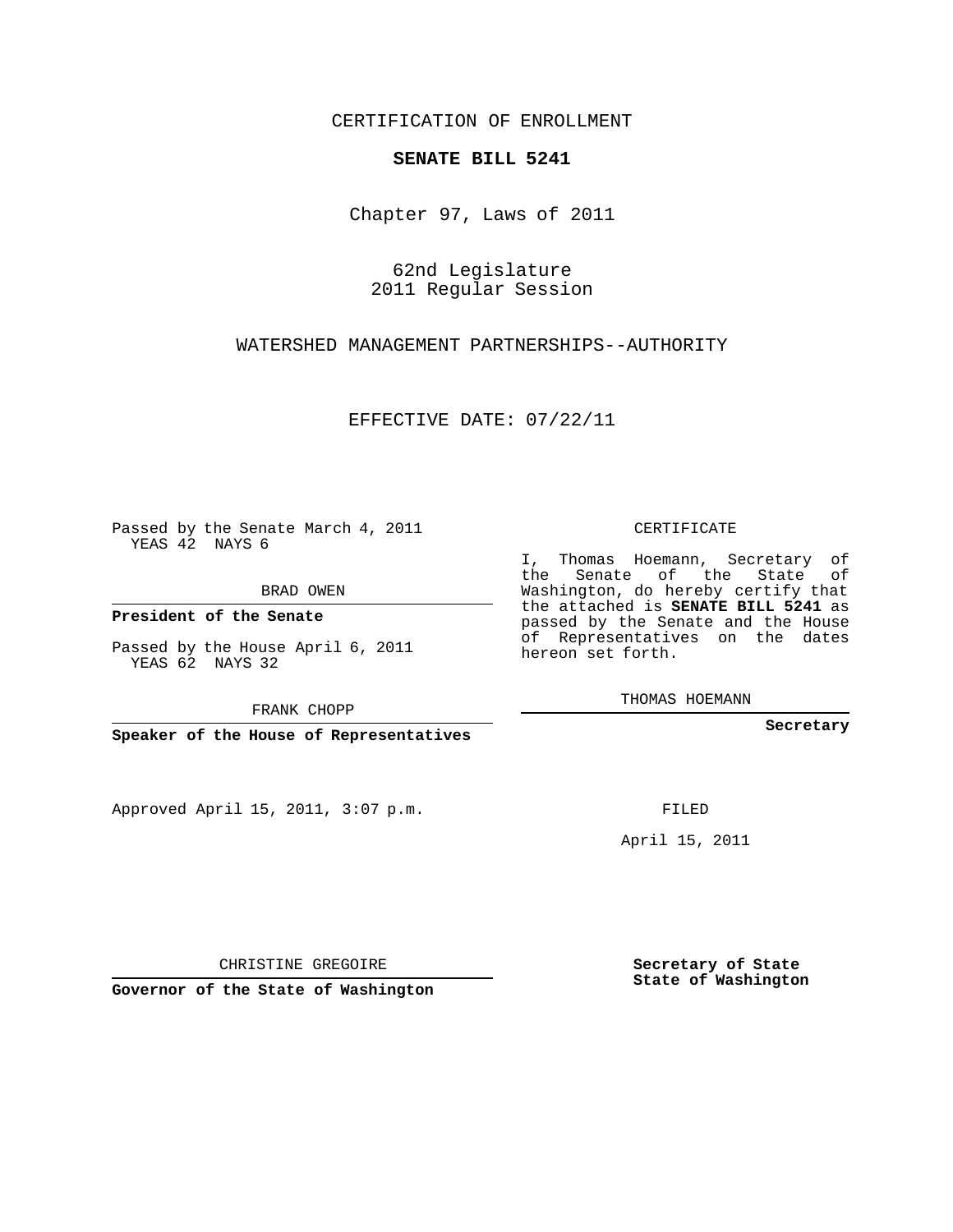## **SENATE BILL 5241** \_\_\_\_\_\_\_\_\_\_\_\_\_\_\_\_\_\_\_\_\_\_\_\_\_\_\_\_\_\_\_\_\_\_\_\_\_\_\_\_\_\_\_\_\_

\_\_\_\_\_\_\_\_\_\_\_\_\_\_\_\_\_\_\_\_\_\_\_\_\_\_\_\_\_\_\_\_\_\_\_\_\_\_\_\_\_\_\_\_\_

Passed Legislature - 2011 Regular Session

## **State of Washington 62nd Legislature 2011 Regular Session**

**By** Senators Roach and Tom

Read first time 01/19/11. Referred to Committee on Environment, Water & Energy.

 AN ACT Relating to the authority of a watershed management partnership; and amending RCW 39.34.215.

BE IT ENACTED BY THE LEGISLATURE OF THE STATE OF WASHINGTON:

 **Sec. 1.** RCW 39.34.215 and 2009 c 504 s 1 are each amended to read as follows:

 (1) As limited in subsection (3) of this section, a watershed management partnership formed or qualified under the authority of RCW 39.34.200 and 39.34.210, including the separate legal entity established by such a partnership under RCW 39.34.030(3)(b) to conduct the cooperative undertaking of the partnership under the same statutory authority, may exercise the power of eminent domain as provided in chapter 8.12 RCW.

 (2) The eminent domain authority granted under subsection (1) of this section may be exercised only for those utility purposes for which the watershed partnership was formed and is limited solely to providing water services to its customers.

 (3) Subsection (1) of this section applies only to a watershed management partnership that: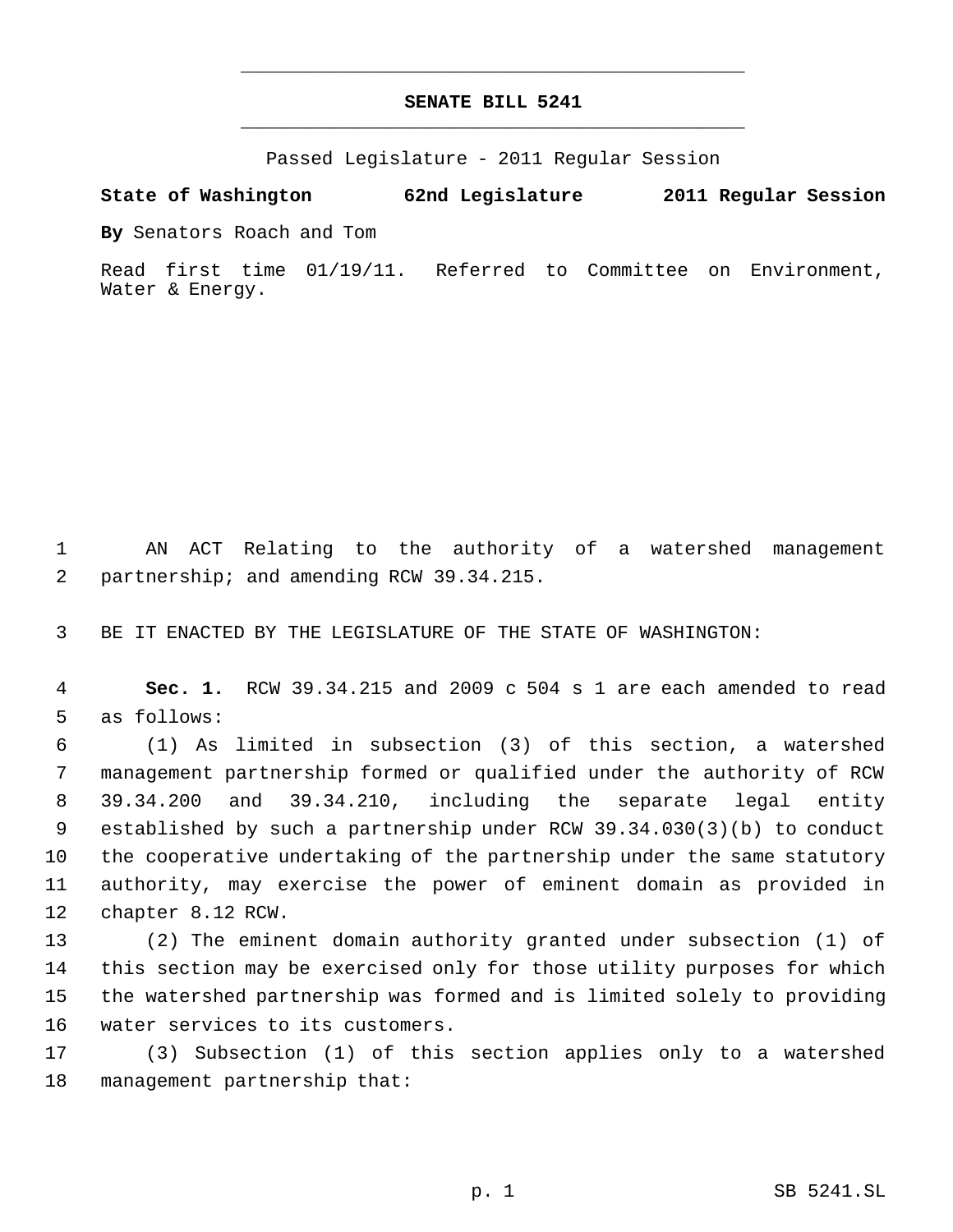1 (a) Was formed or qualified before July 1, 2006, under the 2 authority of RCW 39.34.200 and 39.34.210;

 3 (b) Is not engaged in planning or in implementing a plan for a 4 water resource inventory area under the terms of chapter 90.82 RCW;

 5 (c) Is composed entirely of cities and water-sewer districts 6 authorized to exercise the power of eminent domain in the manner 7 provided by chapter 8.12 RCW; and

 8 (d) Is governed by a board of directors consisting entirely of 9 elected officials from the cities and water-sewer districts that 10 constitute the watershed management partnership.

11 (4) A watershed management partnership exercising authority under 12 this section shall:

13 (a) Comply with the notice requirements of RCW 8.25.290; and

14 (b) Provide notice to the city, town, or county with jurisdiction 15 over the subject property by certified mail thirty days prior to the 16 partnership board authorizing condemnation( $\overline{t}$  and

17 (c) With any city that is not a member of the watershed management 18 partnership and that has water or sewer service areas within one-half 19 mile of Lake Tapps or water or sewer service areas within five miles 20 upstream - from - Lake - Tapps - along - the - White - river, - enter - into - an 21 interlocal agreement to allow eminent domain within that city prior to 22 exercising eminent domain authority under this section.

23  $(5)$  -The -legislature - is -currently -unaware - of -any -information 24  $suggesting - that - the - expected - use - by - the - watershed - management$ 25 partnership of the Lake Tapps water supply will have a significantly 26 adverse effect on surrounding communities. However, if the watershed 27 management partnership's Lake Tapps water supply operations result in 28 a negative impact to the water supplies of a city that is not a member 29 of the watershed management partnership and the city has water or sewer 30 service areas within one-half mile of Lake Tapps or water or sewer 31 service-areas-within-five-miles-upstream-from-Lake-Tapps-along-the 32 White river, the city claiming a negative impact under this subsection 33 must-notify the watershed management partnership of their claim and 34 give the partnership at least sixty days to resolve the claimed impact. 35 If the watershed management partnership fails to resolve the claimed 36 negative impact or disputes that the negative impact exists, the city 37 claiming the negative impact under this subsection may pursue existing 38 legal remedies in accordance with state and federal law. If a court